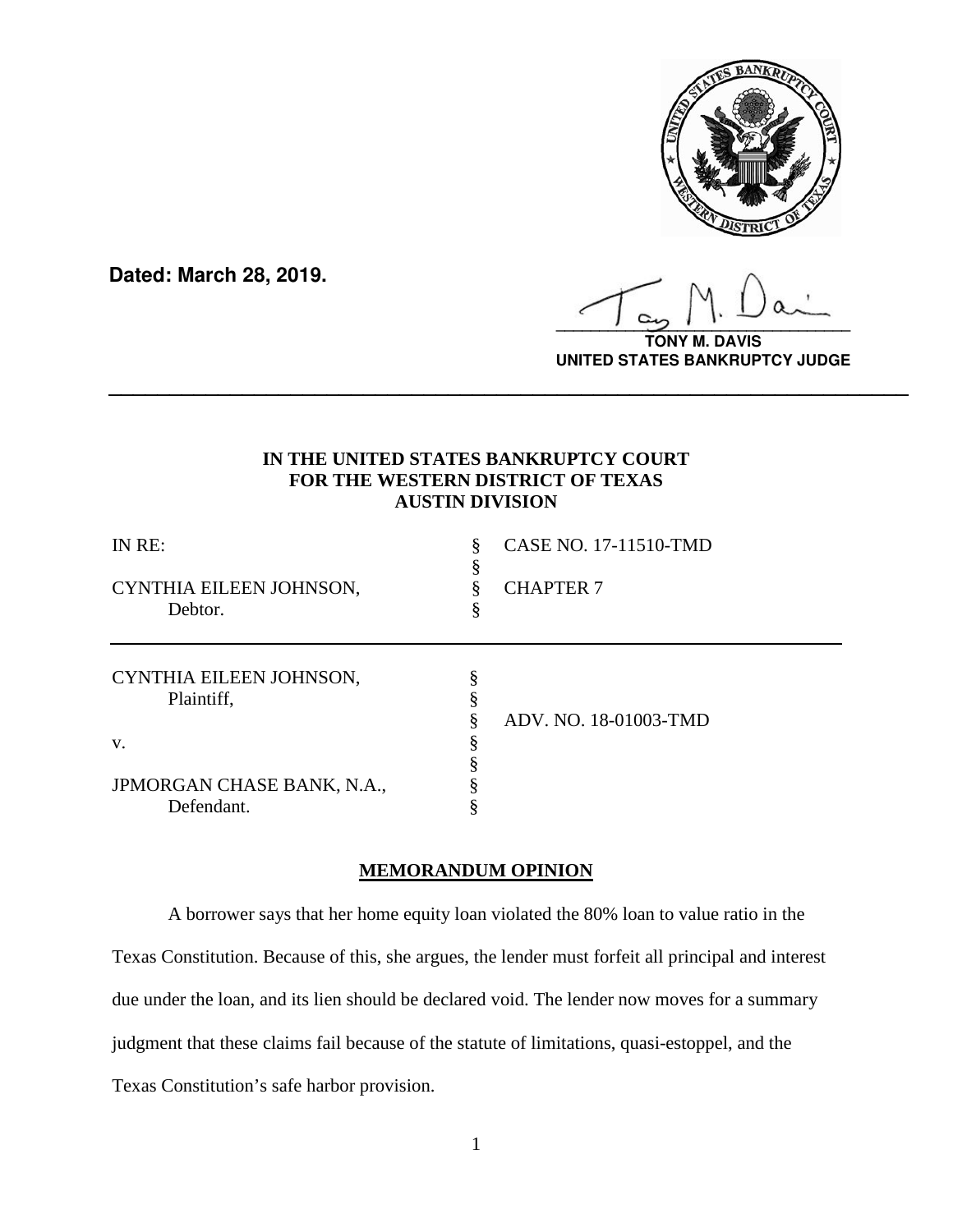# **I. FACTS**

In 2006, Mrs. Johnson and her husband applied for a \$120,000 home equity loan from JPMorgan Chase Bank.<sup>[1](#page-1-0)</sup> As part of the application process, Chase asked TransUnion Settlement Solutions to prepare a valuation of the property.<sup>[2](#page-1-1)</sup> TransUnion then prepared its "Alternative" Valuation – Exterior Report," in which it appraised the  $4.12$ -acre property at \$150,000.<sup>[3](#page-1-2)</sup> The TransUnion report also includes a section called "Estimate of Value Prior to Inspection" that lists the assessed value of the property at  $$76,465$  $$76,465$  $$76,465$  and the owner estimate of value at  $$180,000$ .<sup>4</sup> After Chase received the TransUnion report, it determined that it could only lend on the .5 acres that contained the Johnson's homestead.<sup>[5](#page-1-4)</sup> Rather than request a new valuation from TransUnion for the .5-acre homestead, Chase simply reduced the value of the property to \$140,045 and the loan amount to \$112,000, about 80% of \$140,045. [6](#page-1-5) Chase got this value through an extrapolation it did not fully explain. [7](#page-1-6)

The next month, Mrs. Johnson and her husband agreed to the lesser loan amount and signed an "Owner Acknowledgement" and "Acknowledgement of Fair Market Value" stating under oath that the homestead tract was worth  $$140,045$ .<sup>[8](#page-1-7)</sup> At some point, Mrs. Johnson and her husband stopped paying on the loan and are now over six years in default.<sup>[9](#page-1-8)</sup>

<sup>&</sup>lt;sup>1</sup> Mot. for Summ. J., ECF No. 25-2, pg. 21:4.

<sup>&</sup>lt;sup>2</sup> Mot. for Summ. J., ECF No. 25-2, pg. 21:5.

<sup>3</sup> Mot. for Summ. J., ECF No. 25-2, pg. 21:5.

<sup>4</sup> Mot. for Summ. J., ECF No. 25-2, pg. 34.

<span id="page-1-4"></span><span id="page-1-3"></span><span id="page-1-2"></span><span id="page-1-1"></span><span id="page-1-0"></span><sup>5</sup> The remaining 3.62 acres were subject to an agriculture property tax exemption and not could not serve as security for Chase's lien. Mot. for Summ. J. 5, ECF No. 25-2, pg. 22:6.

<sup>6</sup> Mot. for Summ. J., ECF No. 25-2, pg. 22:6.

<span id="page-1-8"></span><span id="page-1-7"></span><span id="page-1-6"></span><span id="page-1-5"></span><sup>&</sup>lt;sup>7</sup> Chase says "[t]he Valuation estimated a land value of \$2,750 per acre and Chase used this value, which is approximately \$9,955 total for the 3.62 acres subject to the agricultural exemption, as the value of the land that it could not lend against. This resulted in a reduction of the market value of the Property subject to the loan down to \$140,045." Mot. for Summ. J., ECF No. 25-2; pg. 22:6. Presumably, a portion of the \$140,045 value comes from improvements on the property, but the TransUnion report does not state the value of the improvements or whether the improvements were all on the homestead tract. Mot. for Summ. J., ECF No. 25-2, pg. 34.

<sup>8</sup> Mot. for Summ. J., ECF No. 25-2, pg. 36.

<sup>&</sup>lt;sup>9</sup> Mot. for Summ. J., ECF No. 25-2, pg. 22:9.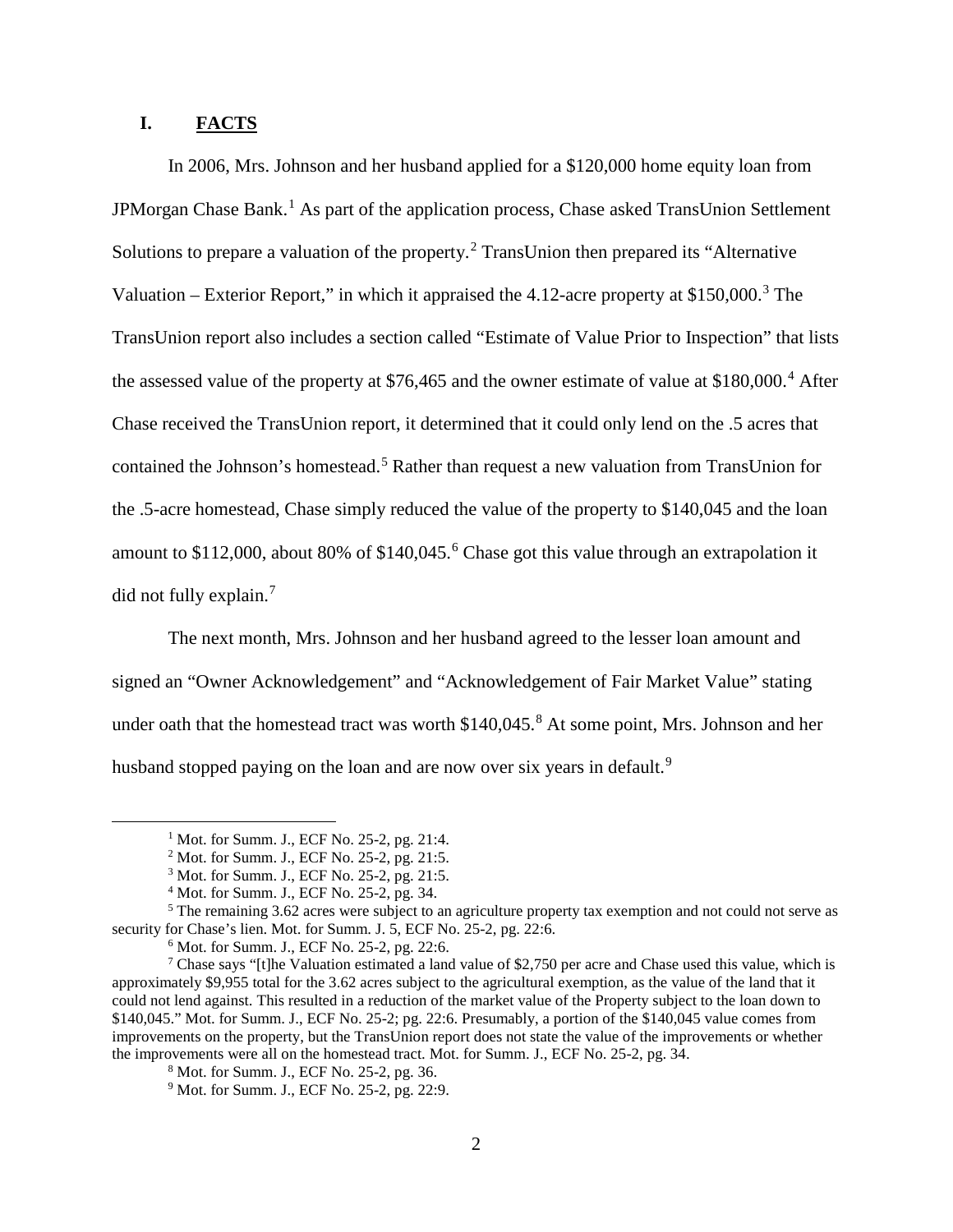Over ten years after she signed the loan documents, Mrs. Johnson filed bankruptcy<sup>[10](#page-2-0)</sup> and her bankruptcy counsel sent a letter to Chase stating that the loan amount violated the 80% loan to value ratio requirement in the Texas Constitution, and demanding that Chase cure the violation.<sup>[11](#page-2-1)</sup> Chase denied that it violated the 80% loan to value ratio requirement.<sup>[12](#page-2-2)</sup>

Mrs. Johnson then filed this adversary proceeding seeking a ruling that the \$112,000 loan violated the 80% loan to value requirement because the property was worth no more than \$38,500 when the loan was made.<sup>[13](#page-2-3)</sup> Because of this alleged violation, she claims that Chase breached the loan agreement and she argues that Chase should forfeit all principal and interest paid and pay her attorney's fees.<sup>[14](#page-2-4)</sup> She also brings a quiet title action seeking to void Chase's lien under section 50(c) of the Texas Constitution. [15](#page-2-5)

#### **II. ANALYSIS**

The Texas Constitution protects homesteads in Texas from forced sale.<sup>[16](#page-2-6)</sup> But when a homeowner takes out a home equity loan, the lender can foreclose if the loan meets the requirements in section  $50(a)(6)$ .<sup>[17](#page-2-7)</sup> One such requirement is that the loan amount, when added to all other encumbrances on the property, must not exceed 80% of the value of the home.<sup>[18](#page-2-8)</sup> Section 50(a)(6) also requires the loan agreement itself to provide that the lender must forfeit all principal and interest due under the loan if it fails to cure a violation of the 80% requirement within 60 days of receiving notice of the violation.<sup>[19](#page-2-9)</sup> In addition, a lien based on a home equity

<span id="page-2-0"></span> <sup>10</sup> *In re Johnson*, Case No. 17-11510 (filed Dec. 4, 2017).

<span id="page-2-1"></span><sup>&</sup>lt;sup>11</sup> Mot. for Summ. J., ECF No. 25-2, pg. 47.

<span id="page-2-3"></span><span id="page-2-2"></span><sup>12</sup> Mot. for Summ. J., ECF No. 25-2, pg. 49.

<sup>13</sup> Am. Compl., ECF No. 23 at 5:27.

<span id="page-2-4"></span><sup>14</sup> Am. Compl., ECF No. 23 at 7:27.

<span id="page-2-5"></span><sup>15</sup> Am. Compl., ECF No. 23 at 8:30-33.

<sup>16</sup> *Alexander v. Wells Fargo Bank, N.A.*, 867 F.3d 593, 598 (5th Cir. 2017).

<span id="page-2-8"></span><span id="page-2-7"></span><span id="page-2-6"></span><sup>17</sup> *Id*.

<sup>18</sup> TEX. CONST. art. XVI, § 50(a)(6)(B).

<span id="page-2-9"></span><sup>&</sup>lt;sup>19</sup> TEX. CONST. art. XVI, §  $50(a)(6)(Q)(x)$ .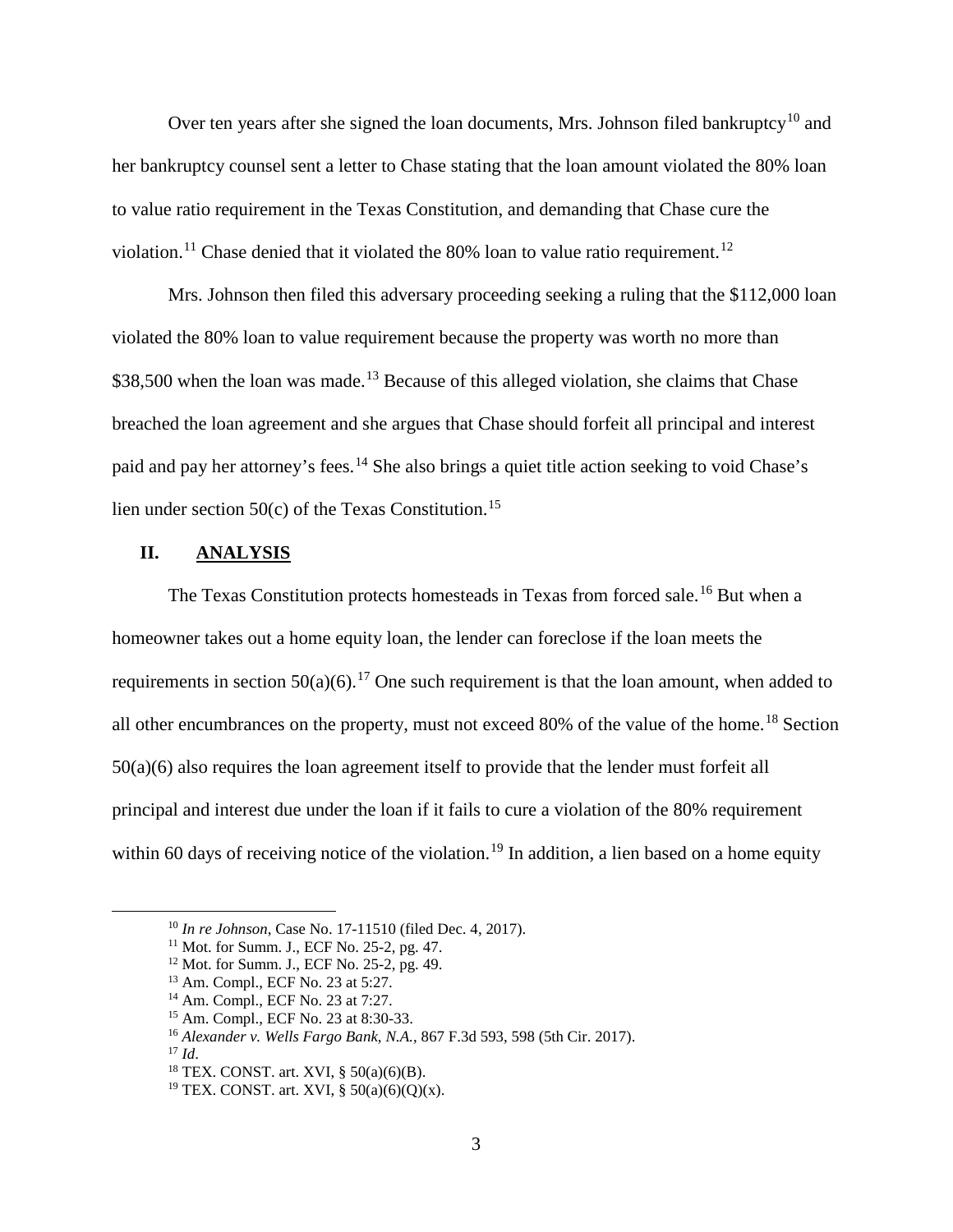loan that fails to meet the requirements in section  $50(a)(6)$  is void,<sup>[20](#page-3-0)</sup> unless the lender can show that the loan did not violate the Texas Constitution under a safe harbor provision.<sup>[21](#page-3-1)</sup>

Chase seeks a summary judgment based on three arguments. First, Chase argues that Mrs. Johnson has no right to forfeiture because the breach of contract and attorney's fee claims are barred by the four-year statute of limitations. Next, Chase argues that Mrs. Johnson should be estopped from asserting her quiet title claim because of her prior statements affirming the \$140,045 value. Finally, Chase argues that the loan did not violate the Texas Constitution because it satisfies the safe harbor provision. $^{22}$  $^{22}$  $^{22}$ 

To obtain a summary judgment, Chase must show that there is no genuine dispute as to any material fact.<sup>[23](#page-3-3)</sup> If it meets this burden, Mrs. Johnson must point to specific facts that put in dispute an issue of material fact.<sup>[24](#page-3-4)</sup> Chase supported its summary judgment motion with a business records affidavit and the loan application file.<sup>[25](#page-3-5)</sup> In response, Mrs. Johnson presented no evidence of her own. [26](#page-3-6) Instead, she argued that Chase's reduction of the value listed in the TransUnion report, as well as deficiencies in the report itself, raise a genuine issue of material fact over the true value of the property. She also disputed Chase's interpretation of the relevant case law. [27](#page-3-7)

 $20$  TEX. CONST. art. XVI, § 50(c).

 $21$  TEX. CONST. art. XVI, § 50(h).

<sup>22</sup> Mot. for Summ. J., ECF No. 25.

<span id="page-3-3"></span><span id="page-3-2"></span><span id="page-3-1"></span><span id="page-3-0"></span><sup>23</sup> Fed. R. Civ. P. 56(a); *Celotex Corp. v. Catrett*, 477 U.S. 317, 322-23 (1986). A "genuine issue" of "material fact" is one that could affect the outcome of the action or allow a reasonable fact finder to find for the nonmoving party. *James v. Texas Collin Cnty.*, 535 F.3d 365, 373 (5th Cir. 2008).

<span id="page-3-7"></span><span id="page-3-6"></span><span id="page-3-5"></span><span id="page-3-4"></span><sup>24</sup> *Vulcan Constr. Materials v. Kibel (In re Kibel)*, 2011 WL 1042575, at \*3 (Bankr. W.D. Tex. Mar. 16, 2011) (citing *Malacara v. Garber*, 353 F.3d 393, 403 (5th Cir. 2003)).The Court looks at the evidence in a light most favorable to the non-moving party. *Piazza's Seafood World, LLC v. Odom*, 448 F.3d 744, 752 (5th Cir. 2006). 25 Mot. for Summ. J., ECF No. 25.

<sup>&</sup>lt;sup>26</sup> Resp. to Mot. for Summ. J, ECF No. 28.

 $27$  Resp. to Mot. for Summ. J, ECF No. 28.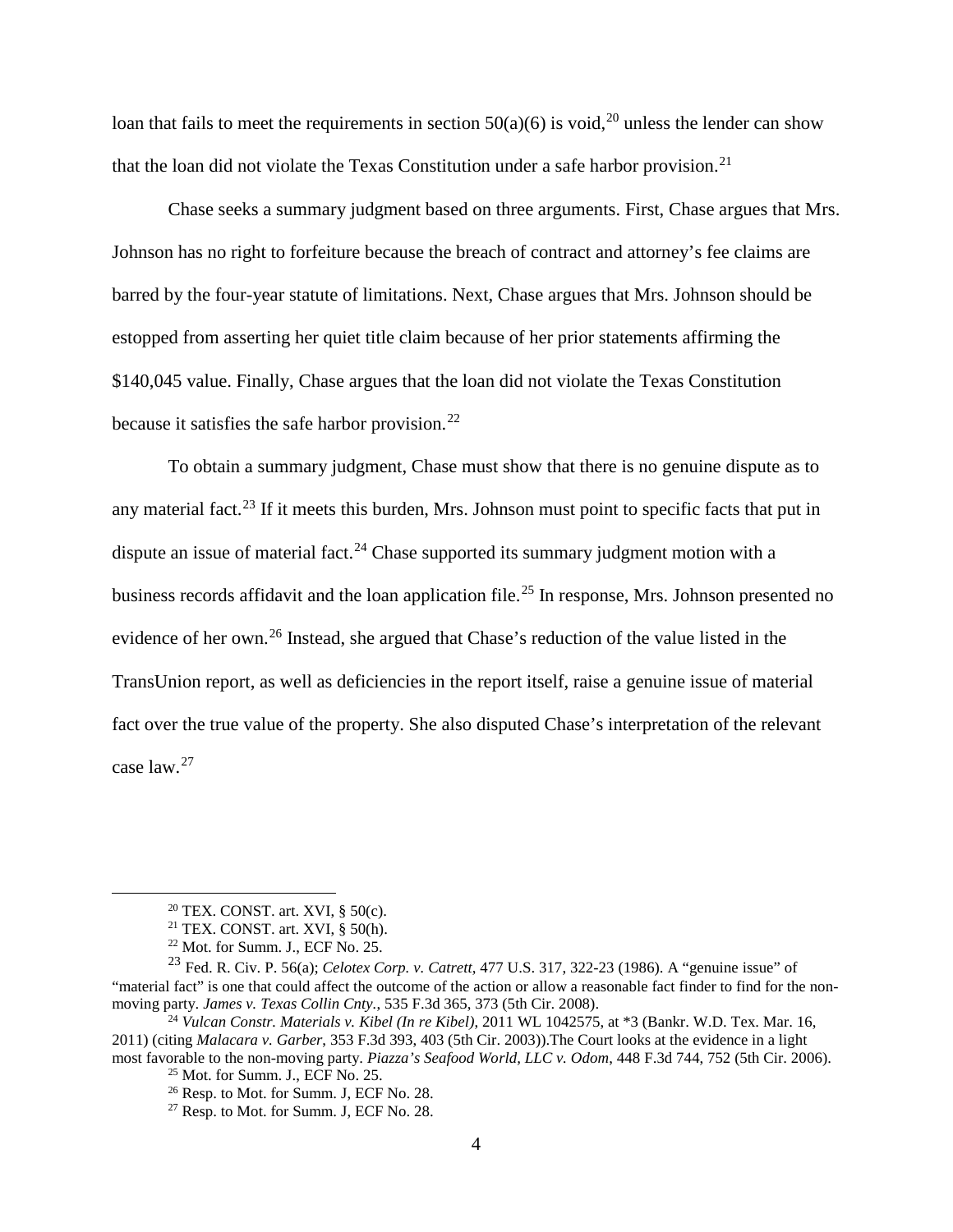# **1. The forfeiture remedy—only available through Mrs. Johnson's breach of contract claim—is barred by the 4-year statute of limitations.**

In the last few years, the Texas Supreme Court and the Fifth Circuit have ruled on the forfeiture provision in section 50(a)(6). In *Garofolo v. Ocwen Loan Serving, LLC*, a borrower sued her lender seeking forfeiture of a home equity loan's principal and interest because the lender failed to return the cancelled note and release of lien within 60 days of receiving notice of the failure, another requirement in section  $50(a)(6)$ .<sup>[28](#page-4-0)</sup> The Texas Supreme Court ruled on whether forfeiture was a constitutional right or instead was only available through a breach of contract action.<sup>[29](#page-4-1)</sup>

The Texas Supreme Court held that while the Texas Constitution lays out conditions a lender must meet if it wants to foreclose on a Texas homestead, it does not create a constitutional right to forfeiture.<sup>[30](#page-4-2)</sup> Instead, section  $50(a)(6)$  provides that to be foreclosable, the loan itself must establish forfeiture as a contractual remedy for such a breach.<sup>[31](#page-4-3)</sup> This "forfeiture penalty is triggered when, following adequate notice, a lender fails to *correct* the complained-of deficiency *by* performing one of six available corrective measures."[32](#page-4-4) In *Garofolo*, because a release of lien was not one of the six corrective measures listed in the Texas Constitution, the Court held that the forfeiture remedy was unavailable to the homeowner in that case.<sup>[33](#page-4-5)</sup>

After the *Garofolo* opinion, the Fifth Circuit looked at when the statute of limitations on a

<span id="page-4-5"></span><span id="page-4-4"></span><span id="page-4-3"></span><span id="page-4-2"></span><span id="page-4-1"></span><span id="page-4-0"></span> <sup>28</sup> *Garofolo v. Ocwen Loan Servicing, LLC*, 497 S.W.3d 474, 475 (Tex. 2016); TEX. CONST. art. XVI, § 50(a)(6)(Q)(vii).  $^{29}$  *Id.* 

<sup>30</sup> *Id*.

<sup>31</sup> *Id*.

<sup>32</sup> *Id.* at 481.

<sup>33</sup> *Id.* at 484.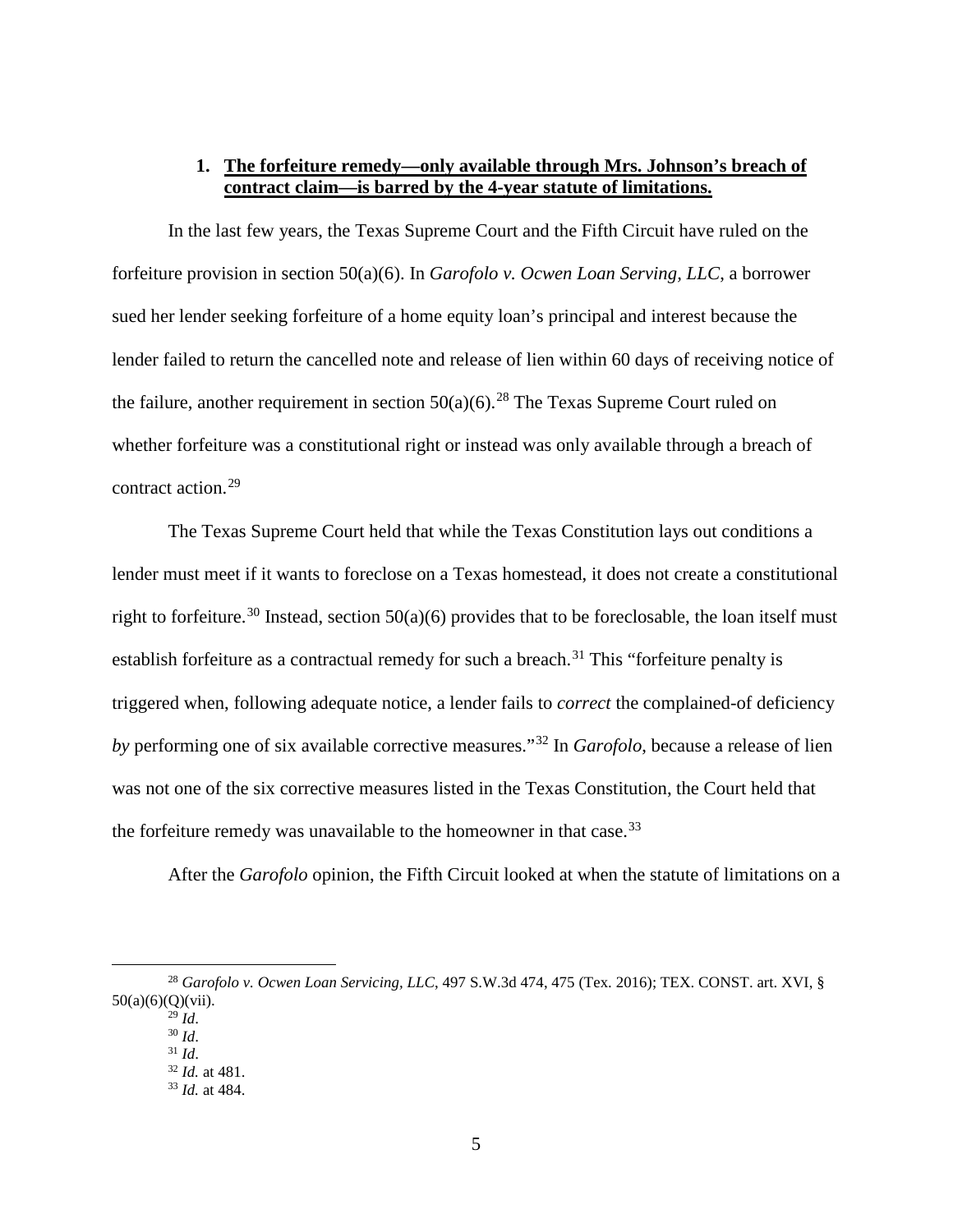50(a)(6) breach of contract claim begins to run. In *Alexander v. Wells Fargo Bank*, *N.A.*,<sup>[34](#page-5-0)</sup> the homeowner discovered four years after she received a home equity loan that her loan documents did not include an Acknowledgement of Fair Market Value, a document required by the Texas Constitution to make the loan foreclosable.<sup>[35](#page-5-1)</sup> She requested a copy of the document from her lender, but it never responded.<sup>[36](#page-5-2)</sup> Years passed, and the homeowner defaulted on the loan.<sup>[37](#page-5-3)</sup> On the eve of foreclosure, she sued the lender for violating the Texas Constitution and sought forfeiture for breach of contract.<sup>[38](#page-5-4)</sup> Because the breach, failure to include the Acknowledgement, occurred when the loan originated, the Fifth Circuit found that the statute of limitations ran four years from the origination date.<sup>[39](#page-5-5)</sup> In doing so, it rejected the borrower's contention that the four years should run from the date she made the cure request.<sup>[40](#page-5-6)</sup>

So too here. Mrs. Johnson, like the borrower in *Alexander*, argues that the statute of limitations started when she gave Chase notice that the loan violated the 80% loan to value ratio requirement and Chase refused to cure. But if Chase violated the loan to value ratio, this happened, as in *Alexander*, at the origination of the contract, meaning that the statute of limitations on the breach of contract claim began to run at the origination of the contract.<sup>[41](#page-5-7)</sup>

And so the deadline for Mrs. Johnson to bring her breach of contract claim was in 2010, four years after the loan originated. Because this lawsuit was not filed until 2018, the breach of

 <sup>34</sup> *Alexander v. Wells Fargo Bank, N.A.*, 867 F.3d 593 (5th Cir. 2017).

<sup>35</sup> *Alexander v. Wells Fargo Bank, N.A.*, 867 F.3d 593, 595 (5th Cir. 2017).

<sup>36</sup> *Id*.

<sup>37</sup> *Id*. at 595-96.

<sup>38</sup> *Alexander v. Wells Fargo Bank, N.A.*, 867 F.3d 593, 596, 602 (5th Cir. 2017).

<span id="page-5-7"></span><span id="page-5-6"></span><span id="page-5-5"></span><span id="page-5-4"></span><span id="page-5-3"></span><span id="page-5-2"></span><span id="page-5-1"></span><span id="page-5-0"></span><sup>&</sup>lt;sup>39</sup> *Id.* at 603.<br><sup>40</sup> *Id.* at 603. The Court then said that in some cases the discovery rule might "defer accrual of a cause of action until the plaintiff knew or, by exercising reasonable diligence, should have known of the facts giving rise to the cause of action." In those cases, "the nature of the injury must be inherently undiscoverable and the injury itself must be objectively verifiable." *Id*. But Mrs. Johnson did not raise this argument in her response to the summary judgment motion, so the Court will refrain from considering whether the discovery rule might apply here.

<sup>41</sup> *Id*.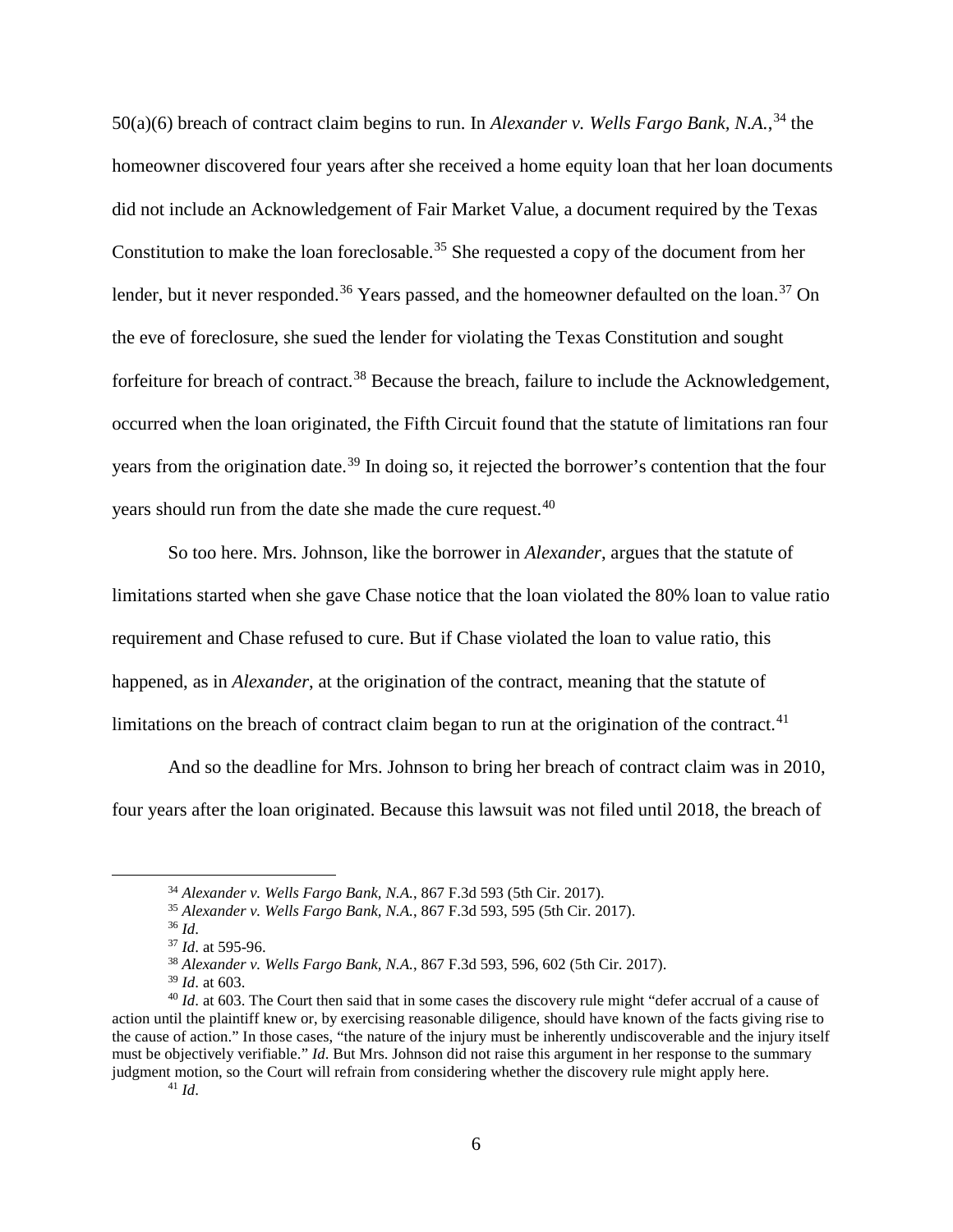contract claim is now barred by the statute of limitations.<sup>[42](#page-6-0)</sup> The attorney's fee claim is based on Chapter 38 of the Texas Civil Practice and Remedies Code, which awards attorney's fees to a prevailing party in a breach of contract action.<sup>[43](#page-6-1)</sup> Because Mrs. Johnson's breach of contract claim fails, her claim for attorney's fees also fails.

# **2. The TransUnion report raises a genuine issue of material fact about the property's value.**

Although Mrs. Johnson's breach of contract claim is barred by the statute of limitations, there is no statute of limitations for her quiet title claim. [44](#page-6-2) In *Wood v. HSBC Bank USA, N.A.*, a homeowner brought actions for, among other things, breach of contract and to quiet title because the lender for her home equity loan charged fees that were more than 3% of the loan.<sup>[45](#page-6-3)</sup> The trial court dismissed all the claims on statute of limitations grounds, but the homeowner appealed arguing that the claim to quiet title was not subject to a statute of limitations.<sup>[46](#page-6-4)</sup> On appeal, the Texas Supreme Court held that when a lien is based on a home equity loan that violates the Texas Constitution, the lien is void even if the lender later cures the non-compliance.<sup>[47](#page-6-5)</sup> Because the lien is void, no statute of limitations applies to a quiet title action to strip the lien.<sup>[48](#page-6-6)</sup>

<span id="page-6-0"></span><sup>&</sup>lt;sup>42</sup> Mrs. Johnson argues that only breach of contract claims brought under  $50(a)(6)$  are barred by the statute of limitations, not breach of contract claims brought under 50(c), citing *Wood v. HSBC Bank USA, N.A.*, 505 S.W. 3d 542 (Tex. 2016) (discussed below). Hr'g on Mot. for Summ. J (Dec. 12, 2018); Resp. to Mot. for Summ. J, ECF No. 28, pg. 5. But Mrs. Johnson's Amended Complaint cites 50(a)(6) as the authority for her breach of contract claims, not 50(c), so the Court need not address this distinction. Am. Compl., ECF No. 23, pg. 5-7. Even if she had cited 50(c) in support of her breach of contract claim, the Texas Supreme Court in *Wood* stated "[a] declaratoryjudgment action based on a constitutional right to forfeiture is not available to access the forfeiture remedy." *Wood*, 505 S.W. 3d at 551. The text of 50(c) merely provides that a lien on a homestead will never be valid unless it complies with section 50, but it does not specify provisions that, if breached, could create a contractual remedy. TEX. CONST. art. XVI, § 50(c). Those terms, including the 80% loan to value term, are in 50(a)(6). TEX. CONST. art. XVI, § 50(a)(6).

<span id="page-6-1"></span><sup>43</sup> Tex. Civ. Prac. & Rem. Code §38.001 (2017).

<span id="page-6-2"></span><sup>44</sup> *Wood v. HSBC Bank USA, N.A.*, 505 S.W. 3d 542 (Tex. 2016).

<span id="page-6-3"></span><sup>45</sup> *Id*.

<span id="page-6-4"></span><sup>46</sup> *Id*. at 544.

<span id="page-6-5"></span><sup>47</sup> *Id*. at 550.

<span id="page-6-6"></span><sup>48</sup> *Id*. at 550.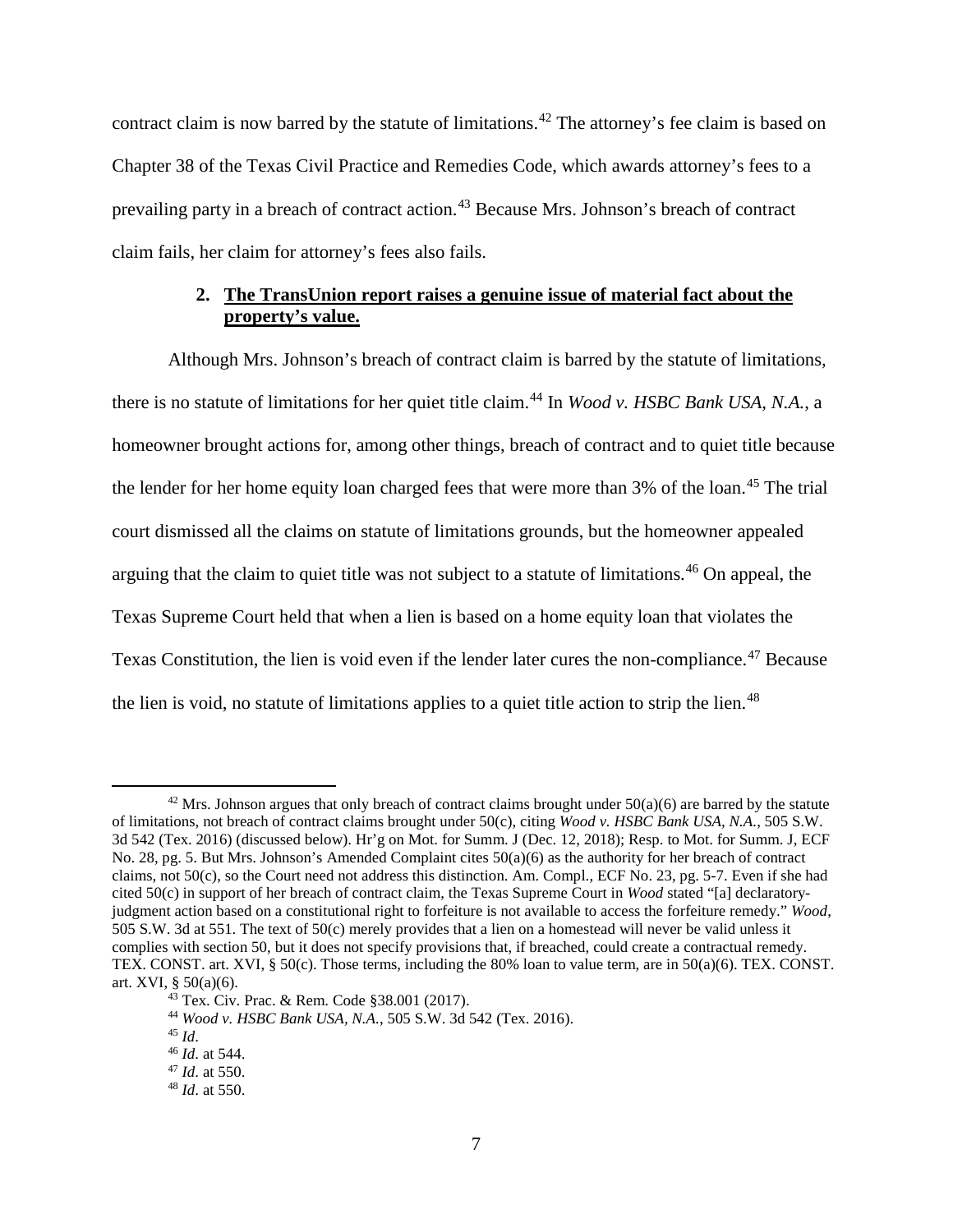But Chase presents two other arguments for dismissing the quiet title claim. First, Chase says that quasi-estoppel applies because Mrs. Johnson previously swore under oath that the loan amount was less than 80% of her home's value.<sup>[49](#page-7-0)</sup> This affirmative defense "precludes a party from asserting, to another's disadvantage, a right inconsistent with a position [it has] previously taken. It applies when it would be unconscionable to allow a person to maintain a position inconsistent with one to which he acquiesced, or from which he received a benefit."[50](#page-7-1) Chase argues that it would be unconscionable to let Mrs. Johnson keep the loan proceeds, not make payments on the loan for over six years, and then invalidate its lien based on information she had when she signed the affidavit affirming the \$140,045 value.

Mrs. Johnson does not dispute that she now takes an inconsistent position or that she received a benefit from the loan. Instead, she says it is not unconscionable for her to now assert that the value was incorrect because of irregularities with Chase's valuation. Indeed, Chase's own exhibits show that it extrapolated the property's value from the TransUnion report by somehow removing the property that could not be encumbered by the home equity loan.<sup>[51](#page-7-2)</sup> And, as Mrs. Johnson points out, the TransUnion report is missing key information about the property, including the number of rooms and bathrooms in the home.<sup>[52](#page-7-3)</sup> But these problems with the valuation only create a material issue of fact on whether it would be unconscionable to release Mrs. Johnson from her statements in the affidavit if she can also point to some evidence that the value in the affidavit was in fact wrong. But was there any such evidence? Before answering,

 <sup>49</sup> Mot. for Summ. J., ECF No. 25-2, pg. 36.

<span id="page-7-2"></span><span id="page-7-1"></span><span id="page-7-0"></span><sup>50</sup> *Bott v. J.F. Shea Co., Inc.*, 299 F.3d 508, 512 (5th Cir. 2002); *Lopez v. Munoz, Hockema & Reed, LLP,*  22 S.W.3d 857, 864 (Tex. 2000). Chase breaks this down into elements and adds "the Plaintiff had knowledge of all material facts at the time of the conduct on which estoppel is based," as another element. Mot. for Summ. J., ECF No. 25, pg. 13. While it does not appear knowledge of material facts is a necessary element of a quasi-estoppel affirmative defense, what the Debtor knew at the time of origination is another fact issue that can be sorted out through testimony at trial.

<sup>51</sup> Mot. for Summ. J., ECF No. 25-2, pg. 49.

<span id="page-7-3"></span><sup>52</sup> Mot. for Summ. J., ECF No. 25-2, pg. 34.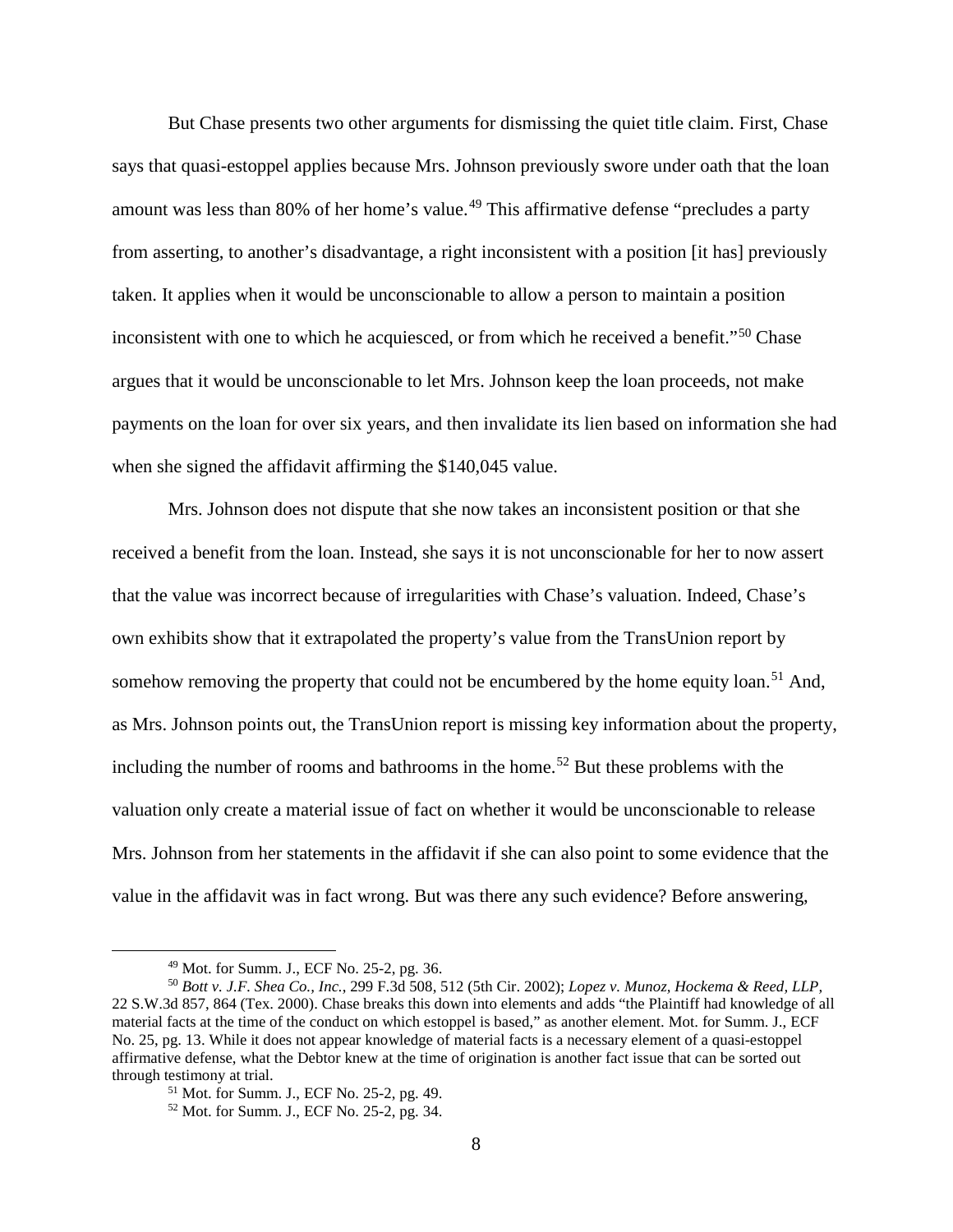let's look at Chase's next argument.

Chase's next argument relies on several federal district court cases. In each case, the court ruled against the borrower's claim that a loan violated the home equity loan provisions in the Texas Constitution. Each court did so because the borrower signed documents when they got the loan that contradicted the allegations in the complaint.<sup>[53](#page-8-0)</sup> In the most recent case cited by Chase, *Reese v. Wells Fargo Bank, N.A.*, the borrower alleged a violation of the same 80% provision at issue here.<sup>[54](#page-8-1)</sup> There, the borrower, like Mrs. Johnson, signed a sworn affidavit stating that the principal amount of the loan, when added to other encumbrances on the property, did not exceed 80% of the fair market value of the property.<sup>[55](#page-8-2)</sup> Because the borrower's allegation that the loan violated the 80% provision contradicted the affidavit attached as an exhibit to the dismissal motion, the court found that the affidavit was enough to warrant dismissal of the borrower's constitutional claims.[56](#page-8-3)

But there is some contrary authority. In *Towler v. U.S. Bank*, N.A.,<sup>[57](#page-8-4)</sup> a borrower sought to have a lien declared void because it was secured by property that was primarily for agricultural use, another prohibition in  $50(a)(6)$ .<sup>[58](#page-8-5)</sup> The borrower had signed an affidavit stating that the property was not designated for agricultural use, but had attached to the complaint a notice from

<span id="page-8-0"></span> <sup>53</sup> Mot. for Summ. J., ECF No. 25, pg. 14, n. 59; *Reese v. Wells Fargo Bank, N.A.*, 2017 WL 5992406 (N.D. Tex. 2017) (granting motion to dismiss because the plaintiff signed a sworn affidavit that the loan complied with the Texas Constitution); *Villagran v. JPMorgan Chase Bank N.A.*, 2015 WL 12550936, at \*1 (S.D. Tex. 2015) (granting summary judgment on the same basis); *Summers v. PennyMac Corp.*, 2012 WL 5944943, at \*9 (N.D. Tex. 2012) (granting motion to dismiss on the same basis); *Amaro v. Bear Stearns Residential Mortgage Corp.*, 2016 WL 6775504, at \*2 (S.D. Tex. 2016) (granting motion to dismiss where the plaintiffs "failed to present any evidence to controvert" the defendant's evidence that the plaintiffs were in default on their loan).

<sup>54</sup> *Reese v. Wells Fargo Bank, N.A.*, 2017 WL 5992406, at \*1 (N.D. Tex. 2017).

<sup>55</sup> *Id*. at \*3.

<span id="page-8-5"></span><span id="page-8-4"></span><span id="page-8-3"></span><span id="page-8-2"></span><span id="page-8-1"></span><sup>56</sup> *Id.* at \*4 (N.D. Tex. 2017). *See also Amaro*, 2016 WL 6775504, at \*2 (case dismissed because the borrower swore the loan complied with 50(a)(6)); *Villagran v. JPMorgan Chase Bank N.A.*, 2015 WL 12550936, at \*1 (S.D. Tex. 2015) (same); *Summers v. PennyMac Corp.*, 2012 WL 5944943, at \*9 (N.D. Tex. 2012) (same).

<sup>57</sup> *Towler v. U.S. Bank, N.A.*, 2018 WL 1756737, at \*1 (S.D. Tex. 2018). <sup>58</sup> *Id*.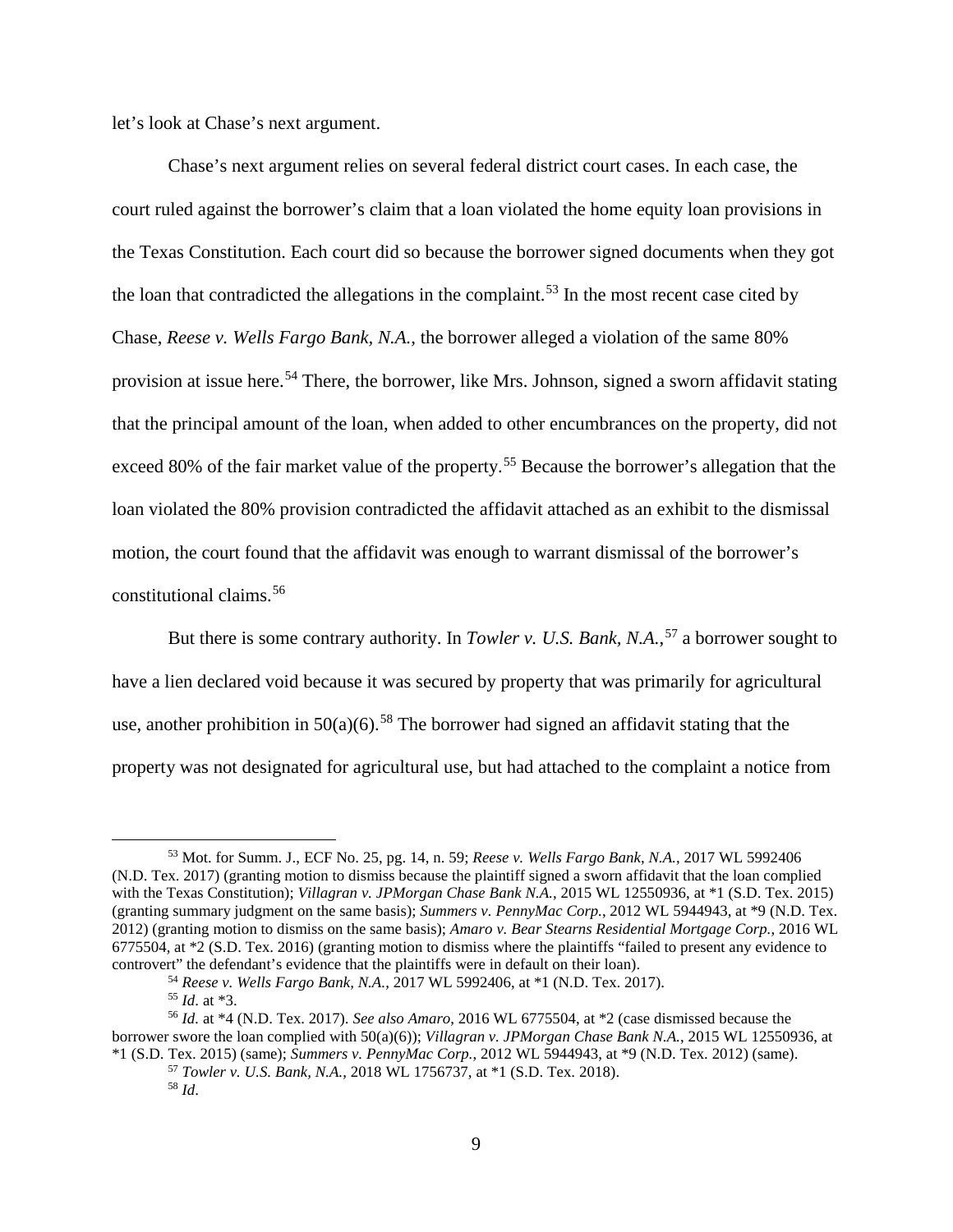an appraisal district dated from before the loan showing that the property was mostly agricultural land.[59](#page-9-0) The court distinguished *Reese* because it involved a motion for summary judgment, not a motion to dismiss, and the borrower there had produced no evidence to rebut the affidavit.<sup>[60](#page-9-1)</sup> In *Towler*, in contrast, evidence existed that refuted the statements in the affidavit, and on this basis, the court refused to grant the motion to dismiss.<sup>[61](#page-9-2)</sup>

As in *Towler*, there is evidence here that the statement in the affidavit—the valuation was wrong. The TransUnion report states that the assessed value of the entire 4.12-acre property was only \$76,465,<sup>[62](#page-9-3)</sup> which is some objective evidence<sup>[63](#page-9-4)</sup> that the value stated in the affidavit was incorrect, meaning that Chase may have violated the loan to value ratio. This objective evidence of a lower value at the time of the loan also creates an issue of fact [64](#page-9-5) on whether it would be unconscionable to let Mrs. Johnson show that the value she affirmed in the affidavit at the time of the loan was wrong.

## **3. Chase cannot conclusively rely on the safe harbor provision in the Texas Constitution because the value in the acknowledgment was not in an appraisal or evaluation.**

Last, Chase argues that it is protected by the "safe harbor" provision in the Texas

Constitution.<sup>[65](#page-9-6)</sup> This provision states:

A lender or assignee for value may conclusively rely on the written acknowledgment as to the fair market value of the homestead property made in accordance with Subsection  $(a)(6)(O)(ix)$  of this section if:

(1) the value acknowledged to is the value estimate in an appraisal or

 <sup>59</sup> *Towler v. U.S. Bank, N.A.*, 2018 WL 1756737, at \*1 (S.D. Tex. 2018).

<sup>60</sup> *Id.* at \*4.

 $61$  *Id.* 

<sup>62</sup> Mot. for Summ. J., ECF No. 25-2, pg. 34.

<span id="page-9-4"></span><span id="page-9-3"></span><span id="page-9-2"></span><span id="page-9-1"></span><span id="page-9-0"></span> $63$  *In re AMRCO*, 496 B.R. 442, 446 n. 4 (Bankr. W.D. Tex. 2013) (finding a tax appraisal provided some probative evidence of value).

<span id="page-9-6"></span><span id="page-9-5"></span> $64$  At the summary judgment hearing, counsel for both parties agreed that whether something would be "unconscionable" is a fact issue. Hr'g on Mot. for Summ. J (Dec. 12, 2018).

<sup>65</sup> Mot. for Summ. J., ECF No. 25, pg. 17-21.